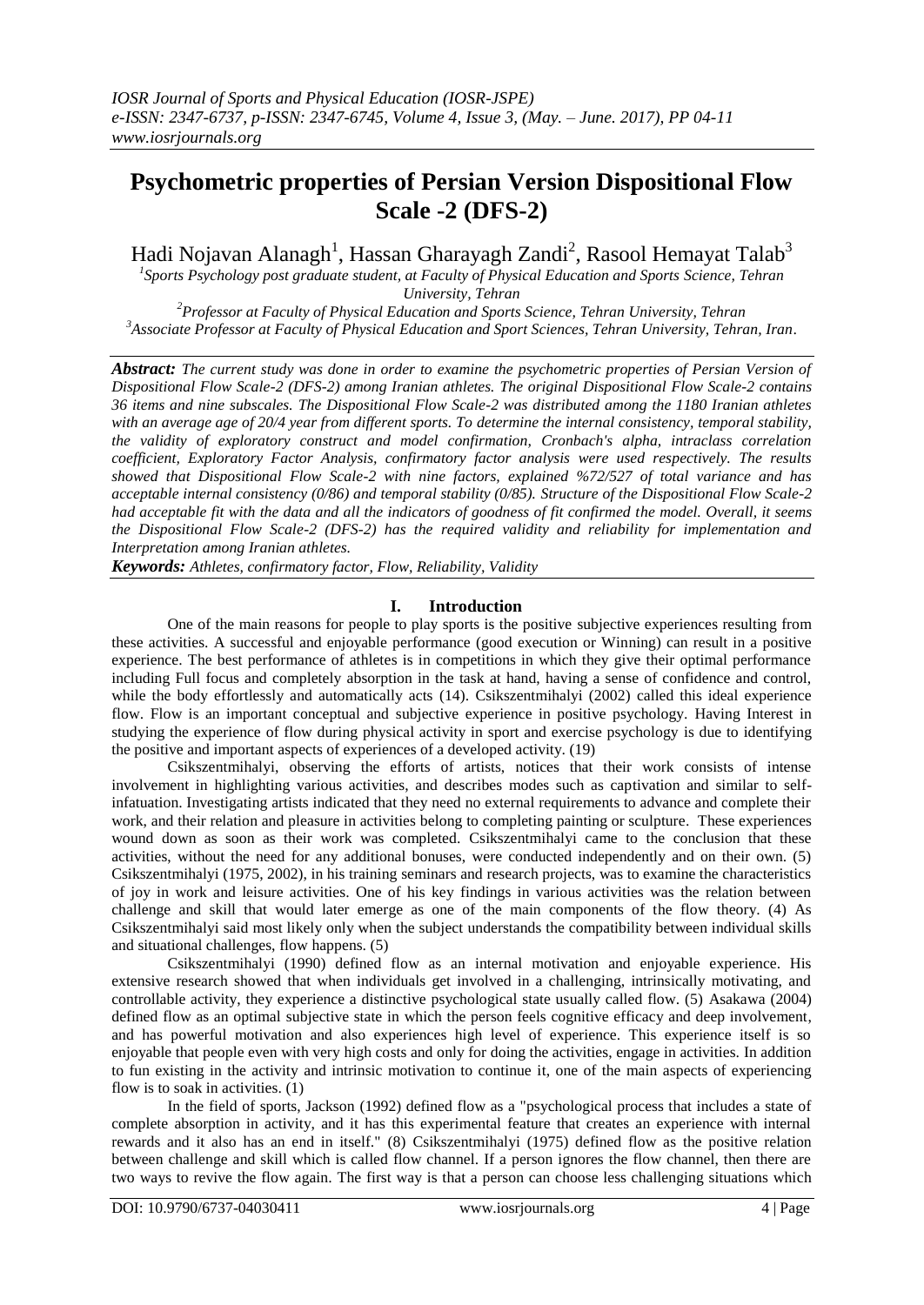comply with their current skills and stimulate them, and the second way is that people, who are looking for situations where the challenges are high, should improve their skills so that they can return again to flow, and strike challenge-skills balance. Jackson and Csikszentmihalyi proposed this point that in order to achieve flow experience in sports, challenges and skills must be physically, mentally, technically and tactically at the same level. (7)

Flow was studied in sports fields, recreation fields and among the top elite athletes. These studies revealed that especially elite athletes tend to experience flow both during in training and competition. (8) Furthermore, recent research examined possible links between flow and sports performance. Research results have shown that this condition is associated with high levels of performance and is a very positive experience. According to Privette (1983) flow is a topic that is most discussed in relation to peak performance, so that in a two-way statement it can be said that flow experience relates to peak performance. (Or the other way around) (14) In this regard, Csikszentmihalyi (1975, 1993) reported a positive relation between flow and performance (4). It seems, based on research findings and theoretical developments, a causal relationship exists between flow and performance that in this regard affects flow performance, and On the other hand, flow also seems to have an impact on performance. (14) In terms of measuring flow, calculating this condition is very challenging because its nature is complex transient and mental. Csikszentmihalyi (1992) noted that flow is a very complex psychological state, and investigators should not hypostatize flow experiences with equating it with a certain score in measuring flow. According to Csikszentmihalyi, the complexity of flow imposes some problems in measuring it, and any kind of measurement only provides a reflection on this state. (14)

As a result, flow cannot be directly assessed as a mental state, and it requires an introspective method. In order to conduct an assessment on flow, athletes must reflect their flow experience retrospectively, which includes the functions of memory and cognitive restructuring to provide an estimate of the severity of the past event or for a specific period of time. (14)

On the other hand, Brewer et al (1991) noted that the impact of performance result on the assessment of retrospective self-report on psychological states can be compromised by the method of introspection. (3) In addition to the standard measurement of flow, interview techniques can provide greater insight about what the athletes think. In addition to the standardized measurement of flow, interview techniques can provide greater insight into what the athletes think. So a multi-dimensional approach including qualitative techniques that offers more specific information about the flow experiences and avoiding misinterpretation of flow experienced in competitive fields is needed. (14)

Studies in the field of flow have been met with some skepticism in some cases. Some of the reasons for this uncertainty are probably due to difficulty in measuring an experimental, subjective mode, since the measurement of subjective experiences such as flow is complex and unreliable, thus challenging, because subjective experiences are among unstable and unconscious characters of people, and there are difficulties regarding how to define these experiences in productive practical terms. (18)

Csikszentmihalyi (1990) proposed nine dimensions of challenge-skills balance, Action-Awareness Merging, clear goals, Unambiguous Feedback, Concentration on the Task at Hand, Sense of Control, and Loss of Self-Consciousness, Time Transformation, and autotelic ecneirepxe . (4) Although definition of flow has a multi-faceted structure, consisting of nine dimensions, Csikszentmihalyi, in measuring flow, emphasized primarily the balance between challenge and skills. He predicted that when challenges and skills are at the top level of any person, flow happens. Furthermore, it was anticipated that other experimental aspects such as anxiety, apathy and fatigue also occur through the relation of challenge- skills. This approach to measuring challenges and skills is the core of experience sampling method. (ESM: experience sampling method; Csikszentmihalyi and Larson, 1987) Whereby the multi-evaluation assessment of flow experience was recorded, while the ESM has proven to be a popular method to assess flow in everyday life; one of the barriers to the use of ESM method in the fields of physical activity is that researchers are often interested in discrete assessment; no need to say, evaluation is disrupted during activity. (5)

Jackson went on to conduct studies in order to understand and evaluate the flow in physical activities. Jackson initially by using qualitative methods studied how the elite performers understand flow and achieve this condition during performance. Jackson, in continuing touching flow in physical activity and especially understanding of the relation flow and other psychological factors, Self-report tool to assess flow.  $(10)^{1}$  Flow State Scale (Jackson and Marsh, 1996) and Dispositional Flow Scale (Jackson, et al, 1998) were designed to evaluate the flow experience on a "special event" and "People tendency to experience flow on physical activity" (10) In preparing the FSS and DFS for physical activities, self-report measurement in a manner that is applicable without dysfunction was important; however, a more important goal was to develop a multi-dimensional assessment that instead of focusing primarily on the challenge-skills balance, reflect all 9 dimensions of flow. Since flow has a multi-dimensional structure, this measurement method of flow, having all aspects of it, provides more thorough evaluation than one-dimensional measurement. (20, 12)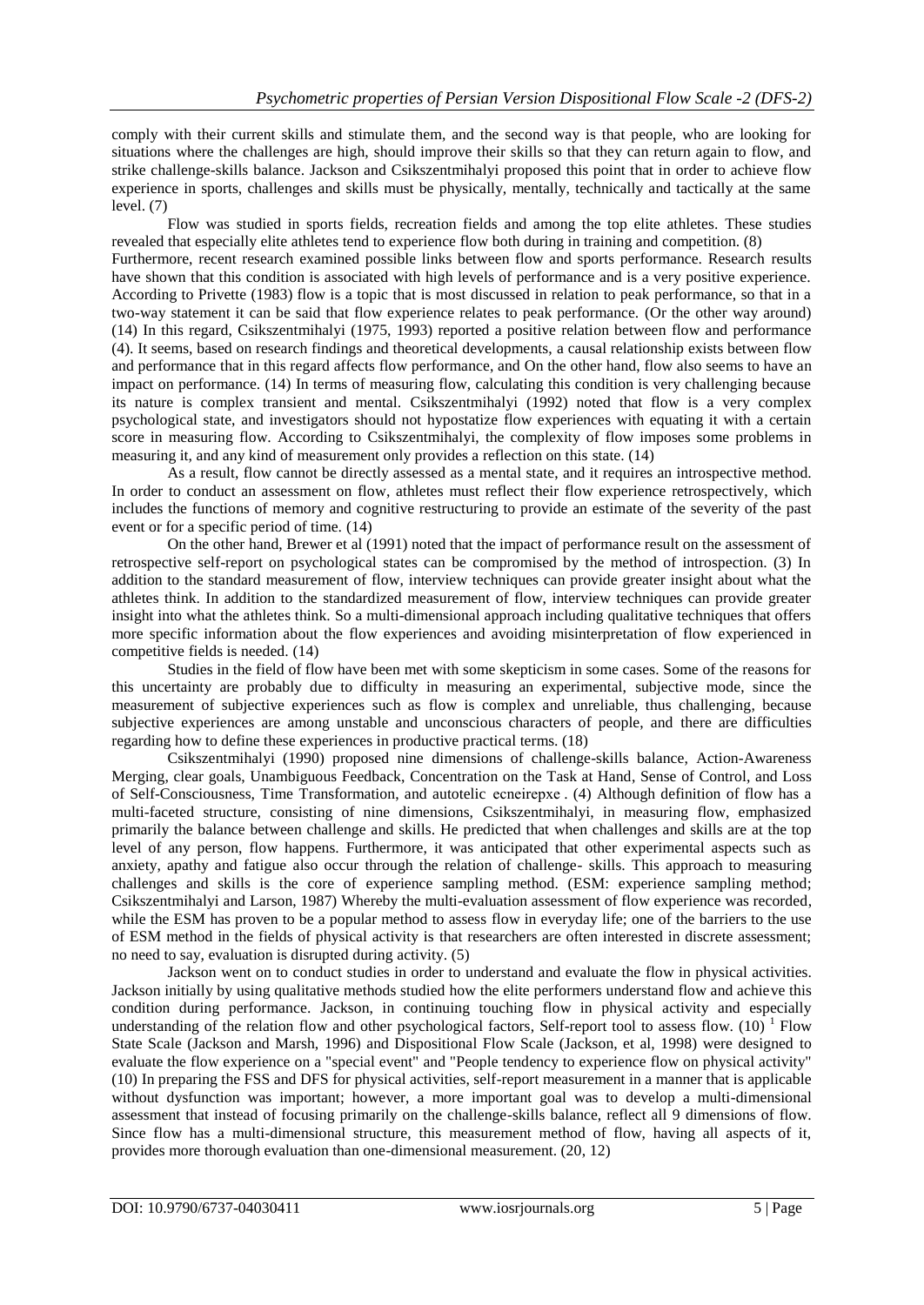Jackson and Marsh (1996) by taking a multi-dimensional method evaluated 36- statement self -report tool, containing four statements for each dimension. Confirmatory factor analysis showed Fitting satisfactory with the nine-factor model of flow. Statistical evaluations have provided a good support for nine-factor structure provides through estimating the correlation among the factors. Factor loadings were in the range of 0.56 to 0.88 with the average of 0.74. Despite the existence of a very positive relation between 9 factors, regarding the correlation among the factors, Correlations size ranges from 0.18 to 0.72 (average,  $r = 0.50$ ), which supports the separation of 9 flow factors. (8)

FSS was prepared in order to assess events recently experienced, so Instructions for respondents are based on this fact. DFS was prepared after RSS, using instructions emphasizing the frequency and repetition of flow experience as to assess individual differences in having a tendency to experience flow. (9)

Csikszentmihalyi stated that it is probable that a particular group of people regardless of position enjoy a better psychological condition to experience flow. The phrase of personal internal intention and determination is applied to the experience tendency of flow personal internal intention and determination is the only factor that is somewhat strange and enigmatic. (15) Jackson et al. (1998; 2001) identified those psychological factors that are expected to be in connection with this aspect of flow in order to study the constituents of determination of personal internal intention and determination. (10) In any case, Marsh (1997, 1998), for this tool, created the validity of structure as a multistep process started with the factor structure analysis (the interstitial approach) and then analyzing the patterns of relation between one structure and other structures (the interstitial approach) (18) Moreover, Jackson et al (1998; 2001), in addition to reporting on the analysis results of measuring DFS, the results proved the validity of interstitial structure. In theory, it was expected that some patterns of relation exist between flow and logical psychological structure related to flow that a relation was observed between flow and ability to understand, anxiety and intrinsic motivation. (9) Furthermore, some relations between flow and some dimensions of the "sports self-concept" and "athletes use of psychological skills" have been reported. (10) In both studies, dispositional flow had stronger relation with different psychological structures compared to measuring Flow State. Given that all the other structures were also considered at this dispositional level, this finding was predictable. (10) Moreover, the correlation between flow and functioning, perceived skill, perceived success, grading subjective performance and ending position in total were examined. It was reported that the performance aspects of Flow State are positively correlated with perceived skills, perceived success (9), grading of subjective performance and ending position in total (10). These studies showed that FSS and DFS have structure validity and they were applicable in order to measure the experiences of Flow State and dispositional tendency to experience flow.

Marsh and Jackson (1999) reported complex confirmatory factor analyses of DFS and FSS separately and simultaneously. In general, strong support was shown for Construct validity of the tool measuring flow and dispositional types. Factor loadings range from 0.43 to 0.89 on first-order factors for FSS (mean = 0.78) and from 0.29 to 0.86 for DFS (mean =  $0.74$ ). Moreover, regarding the investigation in which flow scales were applied, internal reliability estimates (from  $0.72$  to  $0.91$  (mean = 0.85) for FSS, and from  $0.70$  to  $0.88$  to (mean  $= 0.82$  for DFS) were reasonable for both scale. (16) Vlachopoulos et al (2000) measured factor validity for flow among Aerobic athletes and reported reliability of  $=0/65-0/84$   $\alpha$ ; However, based on three different models of measuring confirmatory factor analysis (CFA), they concluded that validity of all FSS structural factors for the sample were not tenable, because some of the items in the original scale were statistically and conceptually problematic. (20) As a result, Jackson and Eklund (2002) both revised the tools by replacing the problematic items and proposed a new version of flow scales: DFS-2 and FSS-2 (7)

CFA was detected to measure both items and internal validity in the samples presented good data for the revised version. These two scales are only multi-dimensional scales of flow that the author was aware of their satisfactory psychometric properties and they can be used without causing malfunctions. (7)

Zhao et al. (2012), in a study called "The validity and reliability of the Portuguese version of Dispositional Flow Scale -2 in sports", evaluated Reliability and Validity it with the 1437- person sample who participated in sports (906 women and 531 males). The results revealed internal consistency more than 0.74 for the subscales of Dispositional Flow. Moreover, the indices of fitting, CFI (0.95) NNFI (0.95) and RMSEA (0.04) confirmed the validity of the Portuguese version of genital scale of flow. (11)

Kawabata et al. (2008), in a study called "the Flow State scale -2 and Dispositional Flow Scale -2: investigating the factor validity and reliability for Japanese adults", assessed the Reliability and Validity of the scale of Dispositional Flow Scale -2 for 1223- person of the undergraduate students. The research results showed satisfactory amounts for internal consistency (0.75 to 0.93) for the subscales of flow. The indices of fitting CFI (0.95) and RMSEA (0.04) supported the factor structure of the Dispositional Flow Scale -2. (13) In order to study flow, it is possible to consider it in a 9-dimension form which was used by Csikszentmihalyi (1975, 1988) in flow. Flow experience has been widely supported as a nine-dimensional structure by studies. (7) These characteristics of flow have been clearly carried out in sports by DFS-2 and FSS-2. Using the same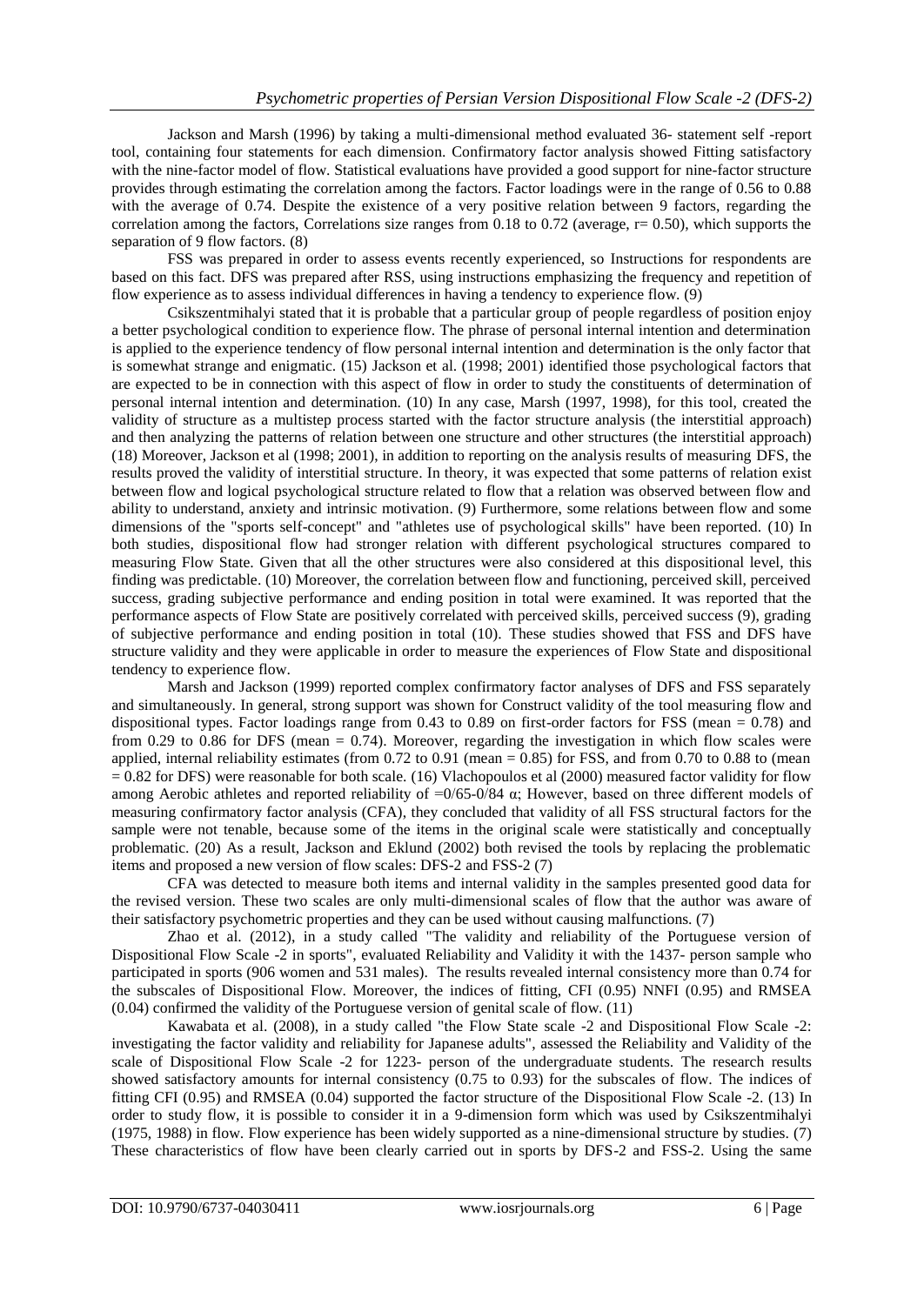measuring of flow provides extremely proper condition to assess flow in specific functional positions and it also lets us compare flow throughout all events. (13)

Csikszentmihalyi (1998) had a discussion about the comprehensiveness of flow; however, most of empirical studies have been done on whites. Systematic studies are required in order to examine the intercultural differences and similarities in flow experience. (17) In response to this need, recently three studies have been conducted using the ESM. Two key findings of these studies were: a) flow experience seems inclusive. B) It has cultural differences and depends on conditions and activities by which flow is experienced. (13)

Given these findings, development of studies in the field of flow is essential among non-Western cultures and also in minorities in Western cultures. (17) Duda & Hayashi (1998) said that studies on the psychological aspects of behavior in sports and exercise which are limited to key groups, such as studies which are running, are contrary to the principles of scientific research. Moreover, they argued that the lack of comparative research in the psychology of sports and exercise leads to Theoretical frameworks being directed towards special and even misleading direction in generalizing assumptions, because not only are FSS-2 and DFS-2 multidimensional scales having proper measurement properties for measuring flow experience in physical activities fields, So the review of generalizing these scales to non-Western cultures has special importance; therefore, the studies that have applied measures of flow must be appropriate according to intercultural perspective, and help to understand the optimal experience in physical activities. (6)

In this regard, despite the abilities of this questionnaire to help sports psychologists, coaches and athletes to improve sports performance and skills, Validity and reliability of these instruments have not been evaluated in Iran. So this study tries to provide useful and efficient tool for sports psychologists and coaches of our country, which should be consistent with Iranian culture. In addition, it wants to answer this question that whether Dispositional Flow Scale -2 is a valid and reliable among Iranian athletes.

## **Research method**

In terms of aim, this study is an applied one and in terms of collecting data is a descriptive survey.

## **Statistical population and sample**

The statistical population of this study consists of elite female and male Iranian athletes in 2014 and 2015 in the city of Tehran. Due to lack of accurate and actual size of population, sample selection was conducted based on the purpose of the research. In The first phase, in order to assess the factor reliability of sample size in proportion to the aim of research, 540 subject's male (238) and women (194) were selected with an average age of 19.97. In the second phase, which was conducted in order to determine the confirmatory factor validity and internal consistency, a sample of 540 subject's male (295) and female (245) with an average age of 20.83 were selected. Participants in this two-stage sampling were chosen by available sampling in the different sports and clubs off the country in the elite and non-elite levels.

In the third phase, in order to study the reliability of the 100 participants (64 elites, 36 non-elite) The questionnaires were distributed through available on-site sampling in two phases at an interval of 4 weeks (Kawabata et al., 2004) and then were collected. In three phases, a total of 1180 people (656 men and 524 women), 732 elites and 448 non-elites, participated in the study.

In this research, by an elite athlete we mean an athlete who has a history of being a member of the national team or a winning a rank in a national tournament. Moreover, athletes who participated in the first and second divisions, but did not have a history on national team, and also had not won a rank in a national tournament, were considered elite.

# **Tools and methods of gathering information**

Dispositional Flow Scale -2 has been designed to evaluate the dispositional side of flow experience. This scale evaluates the general tendency of respondents toward experiencing flow features in a certain environment. The Respondent thinks directly about the overall experience of flow in a particular activity. Dispositional Flow Scale -2 has 9 subscales, each of which consists of 4 items. In order to grade DFS-2, 5-point Likert scale, ranging from 1 (never) to 5 (always), has been used. This scale was designed by Jackson and EKLUND in 2002, and has acceptable validity (CFI = 0.95, NNFI = 0.93, RMSEA = 0) and reliability (0.80 to 0.89).

## **The procedure**

First, the questionnaire was translated into Persian by three independent professor of sports psychology. And then the translated text was translated to English by people Fluent in Professional Translation Specialized English texts. Finally, by comparing the two texts in English (original text and text derived from Persian to English translation), the required reforms were carried out and the final Persian version of Dispositional Flow Scale was prepared. Final confirmation of Persian text of the questionnaire and checking the accuracy and logical validity it was conducted by 10 specialists and translators, and required reforms were done.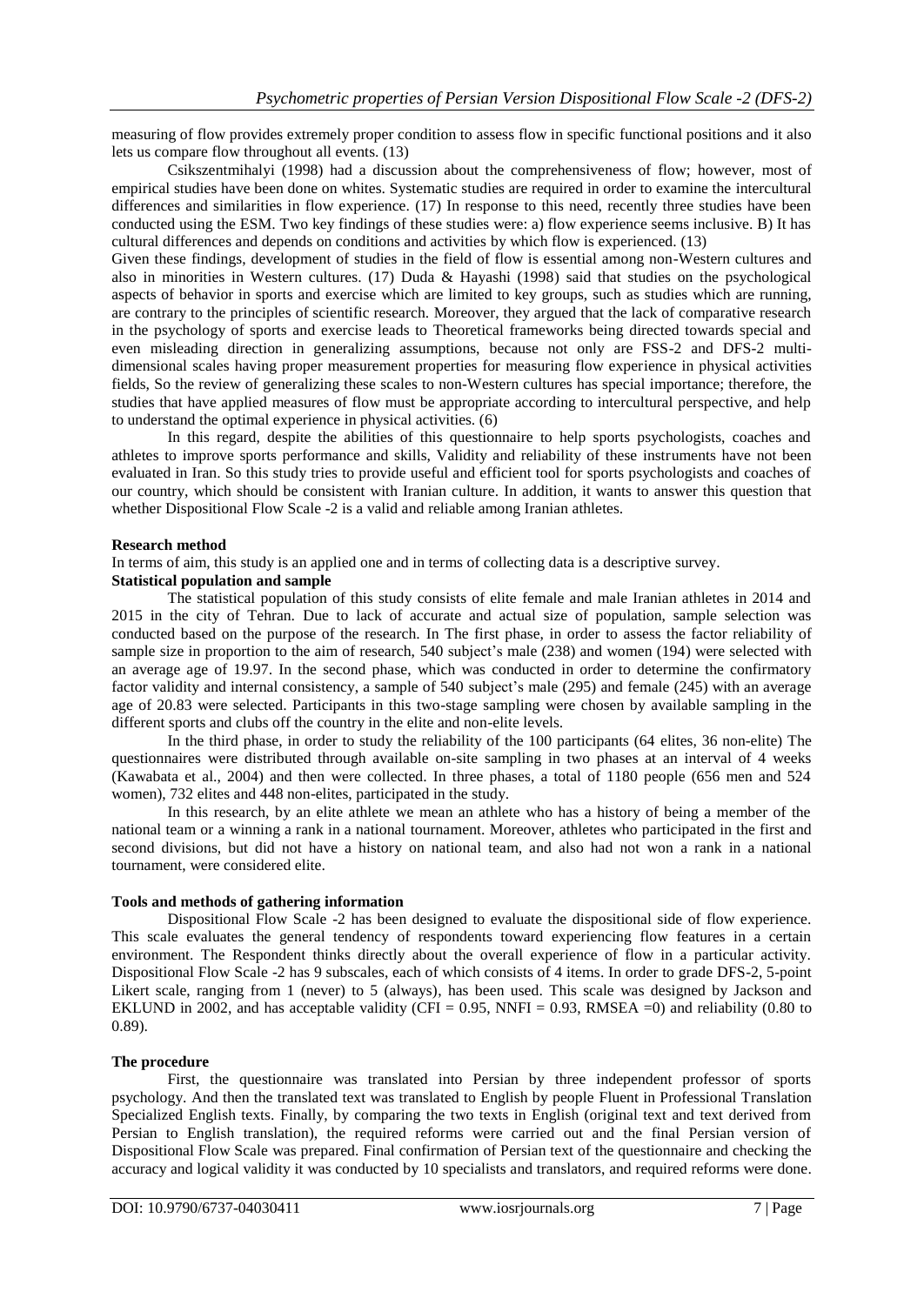In the next stage, the questionnaire was distributed among a small sample (30 male and female athletes) and it was approved in terms of being understandable, and the required modification was done again.

In the next phase the necessary permits were received from the relevant authorities, in order to distribute the questionnaires and after the competition of the competition by the researcher, the questionnaire, along with the necessary explanations among athletes, to evaluate exploratory and confirmatory factor Ratings, was distributed, filled out and collected. At the end, 100 athletes on two separate occasions at an interval of 4 weeks, in order to assess the time reliability of Dispositional Flow Scale -2, completed the questionnaires. The collected questionnaires were graded according to the method of scoring and the scores of each individual was determined in different parts and entered into the computer to be analyzed.

#### **Statistical methods**

Statistical methods used in this study were descriptive and inferential statistics. Descriptive statistics were applied to calculate central scales, dispersion and drawing the diagrams. Then, in order to analyze the data, Kaiser- Meyer- Olkin test was used to determine the appropriateness of the data, Bartlett's Sphericity test was used to assess the factor ability of the data. Then, exploratory factor analysis was applied in order to determine the number of factors and confirmatory factor analysis was used to test the validity of the scale by absolute, comparative and thrifty indicators. Moreover, in order to measure the time reliability, intraclass correlation coefficient was used and Cronbach's alpha coefficient was used to calculate internal consistency of each subscale questions.

#### **The research Results and findings**

In order to evaluate the properties of Dispositional Flow Scale -2, the two following activities took place among athletes: a) determining the validity, b) determining the reliability

In order to determine the validity of this scale, the Factor structure validity method was used. In determining the validity of Factor structure validity, two exploratory and confirmatory factor analyses were applied.

Kaiser- Meyer- Olkin test proved the appropriateness of the data (0.92) and Bartlett's sphericity test confirmed the factor capability of the data ( $x^2 = 13939/293$ , df= 630, p=0.001)

The results of exploratory factor analysis with varimax rotation showed that 9 factors with special amount greater than one were found that determined a total of 72.527% of the whole questions variance. To check the confirmatory validity, first order confirmatory factor analysis was used that the results indicate the acceptability of absolute fit index  $\left(\frac{x^2}{df} - 2.324, \text{GFI} = 0.93\right)$ , comparative (CFI=0.96, NFI=0.95), and thrift (RMSEA= 0.06). In the following, second-order confirmatory factor analysis was used.

The fit indices of Second order confirmatory factor model in Table 1 indicate that comparative, thrifty and absolute indicators are in acceptable range. In connection with the fit indicators, acceptable fit values of the data were showed by the model; however, since the chi-square statistic is dependent on sample size, the obtained numbers usually become significant. For this reason, usually the observed ratio of the chi-square to degrees of freedom is used as an indicator for the fitting of the data with the model.

Although a well-established rule does not exist in this context, the ratio of three or less than that indicates an acceptable fitting of the data with the model (12). As it can be seen in Table 1, the ratio of chisquare to degrees of freedom was less than 3. In order to calculate the reliability of Dispositional Flow Scale -2, retesting and internal consistency were used. Intraclass correlation was obtained between 0.62 and 0.90 for the items. In connection with the internal consistency of each subscale, Cronbach's alpha test results showed the reliability coefficient of challenge-skill subscale 0.81, action-awareness merging 0.95, clear goals 0.84, unambiguous feedback 0.84, focus on the task at hand 0.80, sense of control 0.86, loss of consciousness 0.91, time change 0.88, and experience of internal intention and determination 0.83, which indicate proper internal consistency of each subscale. (Table 2)

Table 2 Results shows intraclass correlation (ICC) for determining the time reliability of Dispositional Flow Scale -2. As it can the total reliability of the scale is 850, which is at an acceptable level. Moreover, the time reliability of subscales of balance between challenge and skill, clear goals, unambiguous feedback, focus on the task at hand, a sense of control, loss of consciousness, transformation and change of time, and experiencing the internal intention and determination are 0.69, 0.72, 0.85, 0.81, 0.87 and 0.90 respectively. So the time reliability of subscales is at an acceptable level.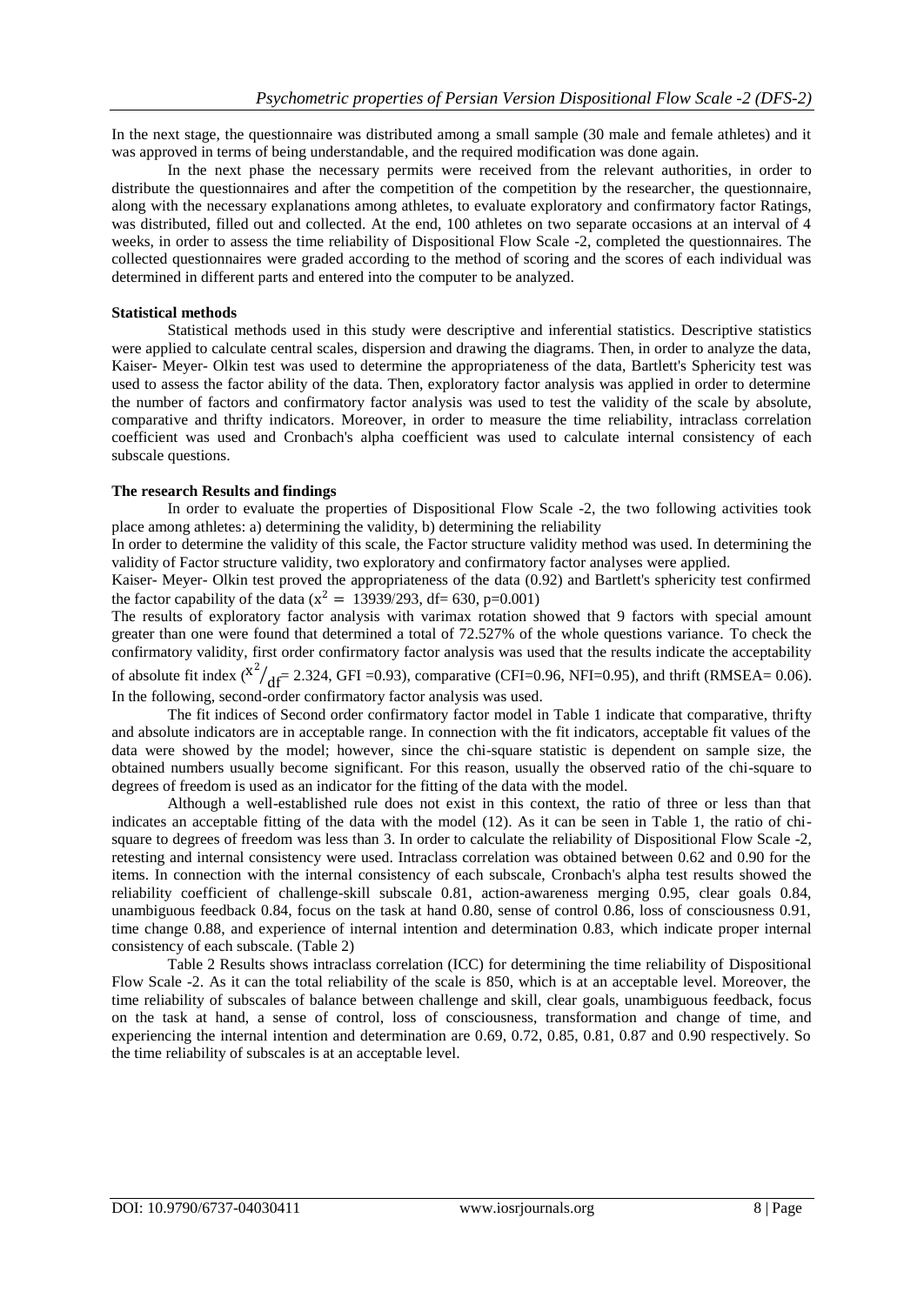| Flow Scale -2                                       |              |                |                          |  |  |
|-----------------------------------------------------|--------------|----------------|--------------------------|--|--|
| indicator                                           | abbreviation | Observed value | Acceptable value         |  |  |
| Chi-square                                          | $x^2$        | 1618.04        | Dependent on sample size |  |  |
| Significance level                                  | P            | 0.001          | Dependent on sample size |  |  |
| The ratio of Chi-square to the<br>degree of freedom | $x^2/d. f$   | 2.936          | $\leq$ 3                 |  |  |
| Goodness of fit index                               | <b>GFI</b>   | 0.93           | >0/9                     |  |  |
| Adjusted goodness of fit                            | <b>AGFI</b>  | 0.90           | >0/9                     |  |  |
| Thrifty normalized fit index                        | <b>PNFI</b>  | 0.84           | >0/5                     |  |  |
| root-mean-square error                              | <b>RMSEA</b> | 0.06           | <0/08                    |  |  |
| Bentler and Bonnet normative<br>fit index           | <b>NFI</b>   | 0.95           | >0/9                     |  |  |
| Not normal fit index                                | <b>NNFI</b>  | 0.97           | >0/9                     |  |  |
| Comparative fit index                               | <b>CFI</b>   | 0.96           | >0/9                     |  |  |
| relative fit index                                  | <b>RFI</b>   | 0.90           | >0/9                     |  |  |
| Increasing fit index                                | IFI          | 0.94           | $0-1$                    |  |  |

| Table 1: the values of fit index of the confirmatory factor analysis model of the second-order Dispositional |               |  |  |
|--------------------------------------------------------------------------------------------------------------|---------------|--|--|
|                                                                                                              | Flow Scale -2 |  |  |

| <b>Table 2:</b> Results of intraclass correlation coefficient and Cronbach's alpha coefficient for reliability of |
|-------------------------------------------------------------------------------------------------------------------|
| Dispositional Flow Scale -2                                                                                       |

| subscales                         | Number of questions | intraclass correlation coefficient | alpha coefficient |
|-----------------------------------|---------------------|------------------------------------|-------------------|
| challenge-skills balance          |                     | 0.69                               | 0.81              |
| Action-awareness merging          |                     | 0.62                               | 0.95              |
| clear goals                       |                     | 0.72                               | 0.84              |
| unambiguous feedback              |                     | 0.85                               | 0.83              |
| concentration on the task at hand |                     | 0.90                               | 0.80              |
| sense of control                  |                     | 0.63                               | 0.86              |
| loss of self-consciousness        |                     | 0.81                               | 0.91              |
| transformation of time            |                     | 0.87                               | 0.88              |
| Autotelic experience              |                     | 0.90                               | 0.83              |



**Figure 1** charts of the path of confirmatory factor analysis for Dispositional Flow Scale-2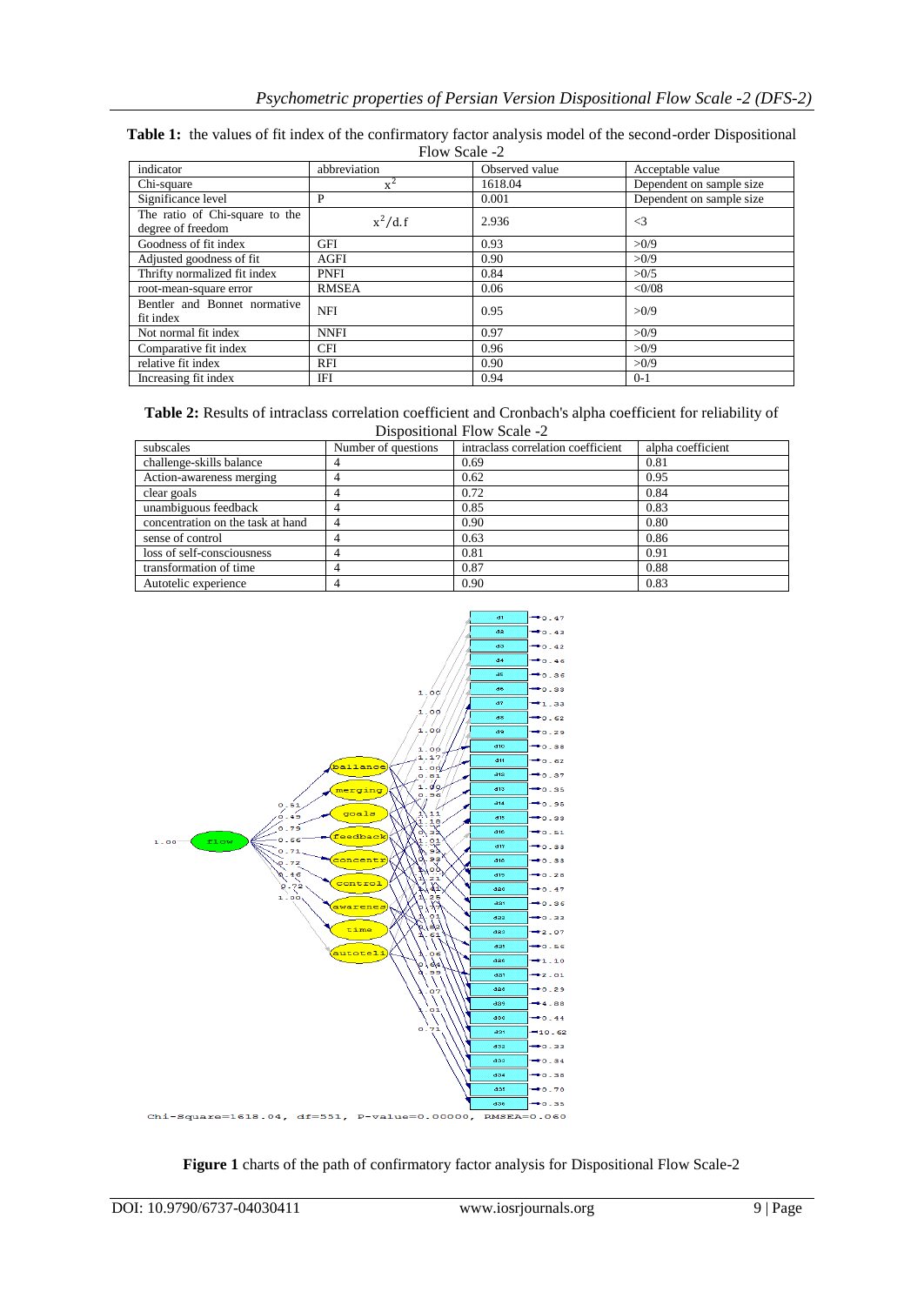## **II. Discussion**

The aim of this study was to determine the validity and reliability of Dispositional Flow Scale-2 among Iranian athletes. According to the results of exploratory factor analysis, 36-item scale-2 of flow, with 9 factors defined a total of 72.527 percent of questions variance. In studying question by question, in each subscale no difference was observed between the original and the Persian version, and Questions related to each subscale were placed in their defined positions. In the second stage, in order to confirm the model discovered by exploratory factor analysis, confirmatory factor analysis was applied, whose results were based on fitting indicators and factor loadings indicated 9 factors. Each of the nine factors gained acceptable internal consistency by Cronbach's alpha coefficient method. These coefficients include challenge-skills balance 0.81, actionawareness merging 0.95, clear goals 0.84, unambiguous feedback 0.83, concentration on the task at hand 0.80, sense of control 0.86, loss of self-consciousness,0.91, transformation of time 0.88, Autotelic experience 0.83. The values obtained for internal consistency of Dispositional Flow Scale -2 were higher than those of studies conducted by Joäo Gouveia et al (2012) and Kawabata et al (2008). It seems that this difference is related to the skill level of participants, because the subjects of the study were elite and non-elite athletes participating in national competitions, while Joäo Gouveia et al (2012) and Kawabata et al (2008) studied average and low levels athletes. The internal consistency of the Persian Version was in line and consistent with the results of Jackson et al (2002). The results obtained by intraclass correlation coefficient in investigating the time reliability of the scale showed that the scale and its subscales have high and proper reliability, So that total time reliability of the scale (0.875), challenge-skill balance (0.699), action-awareness merging (0.626), clear goals (0.854), unambiguous feedback (0.854), concentration on the task at hand (0.909), sense of control (0.637), loss of selfconsciousness (0.815), transformation of time (0.874), Autotelic experience (0.905). Intraclass correlation coefficient for total scale and subscales scale was higher than the minimum acceptable level (0.6). These results confirmed Dispositional Flow Scale -2. Results obtained in this study have negligible difference with the values obtained in the study conducted by Kawabata et al (2008). It seems that this consistency is because of the duration (4 weeks) for test-retest the same number of samples.

In general, the indicators of this research were similar to the original version reported by Jackson and Eklund (2002) that was validated with 423 athletes, and confirmed validity and reliability of Dispositional Flow Scale -2. Furthermore, the results of this study were consistent with the findings of Joäo Gouveia et al. (2012) and Kawabata et al (2008) and confirmed their findings.

In summary, this study confirmed the validity and reliability of the Persian version of Dispositional Flow Scale -2, whose original version was designed by Jackson and Eklund (2002) in Australia; Moreover, the results reflected sufficient and satisfactory reliability, and through exploratory and confirmatory factor analysis, confirmed construct validity of this among the Iranian athletes. As a result, it seems possible to use this scale to assess the severity and frequency of flow in sports fields. Due to the fact that flow can help to improve performance, using this scale is recommended to help improve athletic performance.

#### **References**

- [1]. Asakawa, K. (2004). Flow experience and autotelic personality in Japanese college students: How do they experience challenges in daily life? Journal of Happiness Studies, 5, 123–154.
- [2]. Bassi, M., & Delle Fave, A. (2004). Adolescence and the changing context of optimal experience in time: Italy 1986–2000. Journal of Happiness Studies, 5, 155–179.
- 
- [3]. Brewer, B. W., Van Raalte, J. L., Linder, D. E., & Van Raalte, N. S. (1991). Peak performance and the perils of retrospective [4]. Csikszentmihalyi, M. (2000). Beyond boredom and anxiety (25th anniversary Ed.). San Fr [4]. Csikszentmihalyi, M. (2000). Beyond boredom and anxiety (25th anniversary Ed.). San Francisco: Jossey-Bass [Original work published in 1975].
- [5]. Csikszentmihalyi, M., & Csikszentmihalyi, I. S. (1988). Introduction to Part IV. In M Csikszentmihalyi & I. S. Csikszentmihalyi (Eds.), Optimal experience: Psychological studies of flow in consciousness (pp. 251–165). New York, NY: Cambridge University Press.
- [6]. Duda, J. L., & Hayashi, C. T. (1998). Measurement issues in cross-cultural research within sport and exercise psychology. In J. L. Duda (Ed.), Advances in sport and exercise psychology measurement (pp. 471–483). Morgantown, WV: Fitness Information Technology.
- [7]. Jackson, S. A., & Eklund, R. C. (2002). Assessing flow in physical activity: The flow state scale-2 and dispositional flow scale-2. Journal of Sport & Exercise Psychology, 24, 133-150.
- [8]. Jackson, S. A., & Marsh, H. W. (1996). Development and validation of a scale to measure optimal experience: The Flow State Scale. Journal of Sport & Exercise Psychology, 18, 17–35.
- [9]. Jackson, S. A., Kimiecik, J. C., Ford, S. K., & Marsh, H. W. (1998). Psychological correlates of flow in sport. Journal of Sport & Exercise Psychology, 20, 358–378.
- [10]. Jackson, S.A., Thomas, PR., Marsh, H.W, & Smethurst, C.J. (2001) Relationships between flow, self-concept, psychological skills, and performance. Journal of Applied Sport Psychology, 13, 154-178.
- [11]. Joäo Gouveia, M., Luís Pais-Ribeiro, J., Moreira Marques, M., & Carvalho, C. M. (2012). Validity and Reliability of the Portuguese Version of the Dispositional Flow Scale-2 in Exercise. VALIDAD Y FIABILIDAD DE LA Version PORTUGUESA DE LA ESCALA DE FLOW DISPOSICIONAL-2 EN EJERCICIO., 21(1), 81-88.
- [12]. Jorskog, K. G. (1969). A general approach to confirmatory maximum likelihood factor analysis .Psychometrical, 34 (9), 183-202.